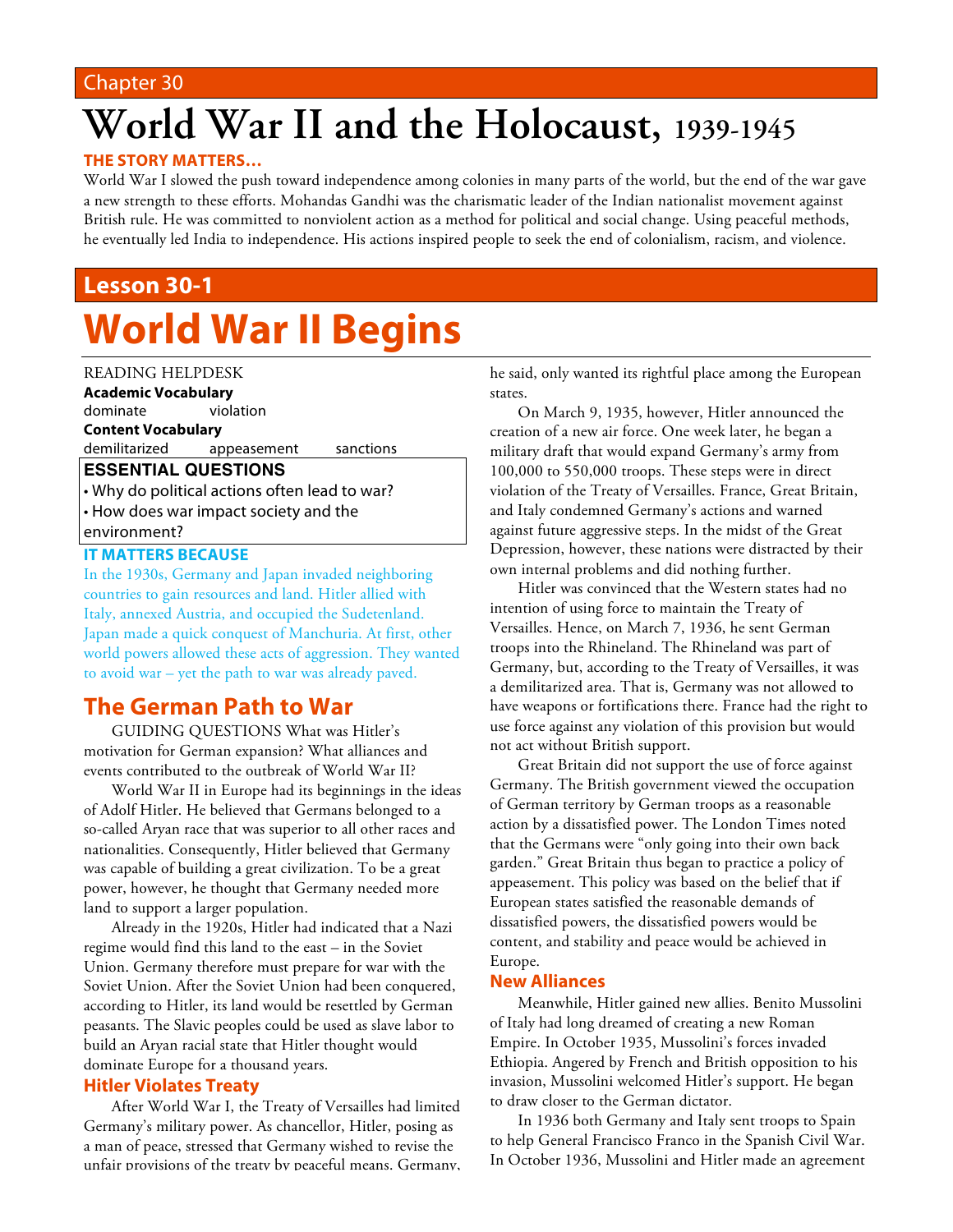recognizing their common interests. One month later, Mussolini spoke of the new alliance between Italy and Germany, called the Rome-Berlin Axis. Also in November, Germany and Japan signed the Anti-Comintern Pact, promising a common front against communism.

#### **Union With Austria**

By 1937, Germany was once more a "world power," as Hitler proclaimed. He was convinced that neither France nor Great Britain would provide much opposition to his plans. In 1938 he decided to pursue one of his goals: *Anschluss* (AHN • shloos), or union, with Austria, his native land.

By threatening Austria with invasion, Hitler forced the Austrian chancellor to put Austrian Nazis in charge of the government. The new government promptly invited German troops to enter Austria and "help" in maintaining law and order. One day later, on March 13, 1938, after his triumphal return to his native land, Hitler annexed Austria to Germany.

#### **Demands and Appeasement**

Hitler's next objective was the destruction of Czechoslovakia. On September 15, 1938, he demanded that Germany be given the Sudetenland, an area in northwestern Czechoslovakia that was inhabited largely by Germans. He was willing to risk "world war" to achieve his objective.

At a hastily arranged conference in Munich, British, French, German, and Italian representatives did not object to Hitler's plans but instead reached an agreement that met virtually all Hitler's demands. German troops were allowed to occupy the Sudetenland. The Czechs, abandoned by their Western allies, stood by helplessly.

The Munich Conference was the high point of Western appeasement of Hitler. When Neville Chamberlain, the British prime minister, returned to England from Munich, he boasted that the agreement meant "peace for our time." One British statesman, Winston Churchill, warned instead that the settlement at Munich was" a disaster of the first magnitude." Hitler, however, had promised Chamberlain that he would make no more demands. Like many others, Chamberlain believed Hitler's promises.

In fact, Hitler was more convinced than ever that the Western democracies would not fight. Increasingly, he was sure that he could not make a mistake, and he had by no means been satisfied at Munich.

In March 1939, Hitler invaded and took control of Bohemia and Moravia in western Czechoslovakia. In the eastern part of the country, Slovakia became a puppet state controlled by Nazi Germany. On the evening of March 15, 1939, Hitler triumphantly declared in Prague that he would be known as the greatest German of them all.

At last, the Western states reacted to the Nazi threat. Hitler's aggression had made clear that his promises were worthless. When Hitler began to demand the Polish port of Danzig, Great Britain saw the danger and offered to protect

Poland in the event of war. At the same time, both France and Britain realized that only the Soviet Union was powerful enough to help contain Nazi aggression. They began political and military negotiations with Joseph Stalin, the Soviet dictator, but these failed.

#### **Hitler and the Soviets**

Meanwhile, Hitler continued to believe that the West would not fight over Poland. He now feared, however, that the West and the Soviet Union might make an alliance. Such an alliance could mean a two-front war for Germany. To prevent this, Hitler made his own agreement with Stalin.

On August 23, 1939, Germany and the Soviet Union signed the Nazi-Soviet Nonaggression Pact. In it, the two nations promised not to attack each other. To get the nonaggression pact, Hitler offered Stalin control of eastern Poland and the Baltic states. Because he expected to fight the Soviet Union anyway, it did not matter to Hitler what he promised-he was accustomed to breaking promises.

Hitler shocked the world when he announced the treaty. Hitler was now free to attack Poland. He told his generals, "Now Poland is in the position in which I wanted her .... I am only afraid that at the last moment some swine will yet submit to me a plan for mediation."

Hitler need not have worried. On September I, German forces invaded western Poland. Two days later, Britain and France declared war on Germany.

#### **READING PROGRESS CHECK**

**Determining Cause and Effect** How did World War I affect European leaders' attitudes toward international aggression?

## **The Japanese Path to War**

#### **GUIDING QUESTION** *Why did Japan want to seize other countries?*

On the night of September 18, 1931, Japanese soldiers, disguised as Chinese soldiers, blew up a small section of the Manchurian Railway near the city of Mukden. Japan owned this area, and the Japanese soldiers wanted to blame the "Mukden incident" on the Chinese. The Japanese army used this incident to justify its taking all of Manchuria in a series of rapid military advances.

Manchuria offered many resources the Japanese needed. After this conquest, the Japanese army became committed to an expansionist policy – a policy of enlarging the Japanese Empire.

By September 1932, the Japanese army had formed Manchuria into a separate state and renamed it Manchukuo. They placed a puppet ruler, Henry Pu Yi, on the throne. As an infant, Henry Pu Yi had been China's "last emperor." He had abdicated that throne, however, following the revolution of 1911 in China.

Worldwide protests against the Japanese seizure of Manchuria led the League of Nations to send in investigators. When the investigators issued a report condemning the seizure, Japan withdrew from the League.